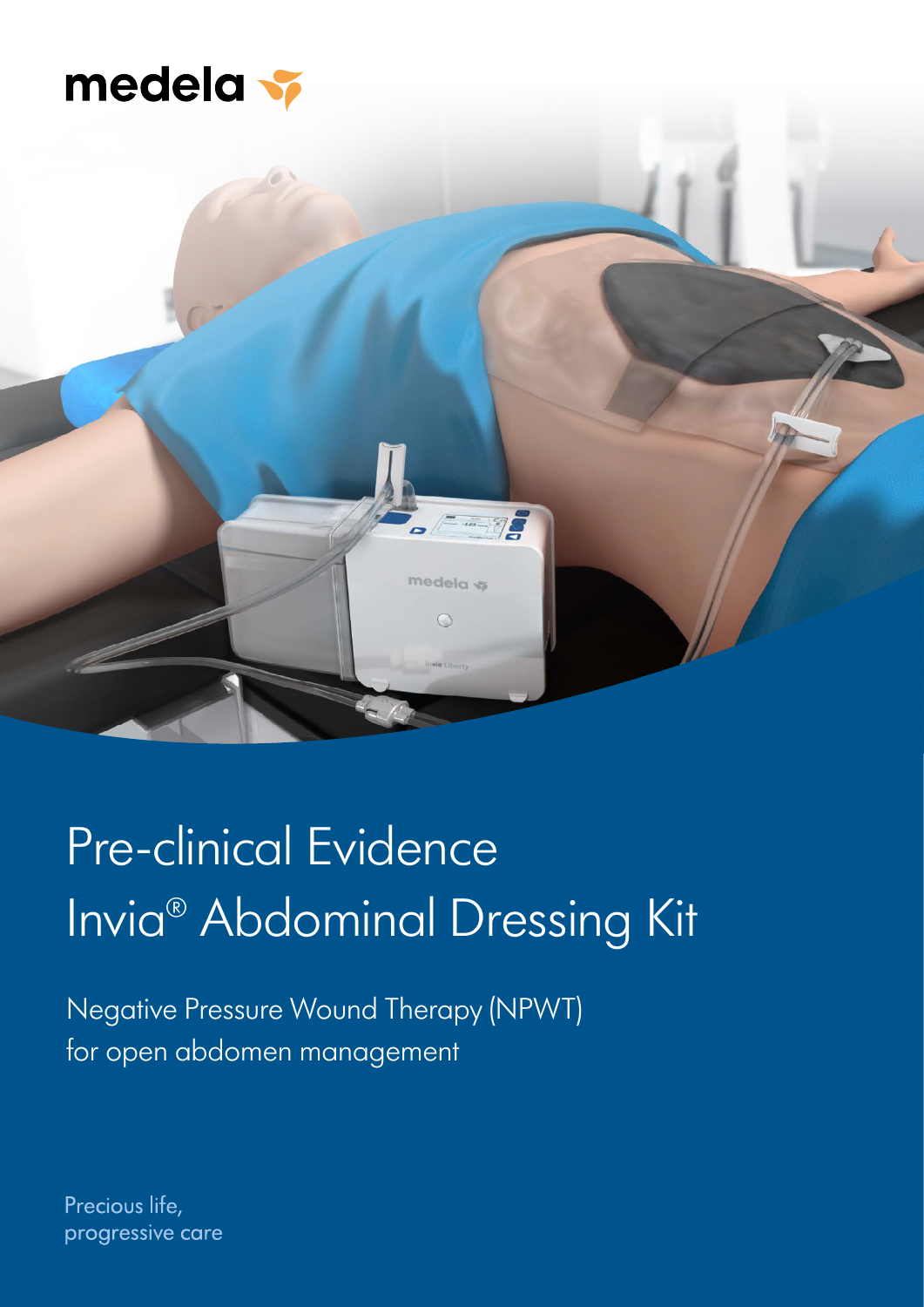**Acknowledgement –** Medela would like to thank assoc. Professor Sandra Lindstedt and Professor Richard Ingemansson from the University of Lund, Sweden for their support in conducting the animal experiment for the Invia Abdominal Dressing kit in conjunction with the Invia Liberty NPWT System.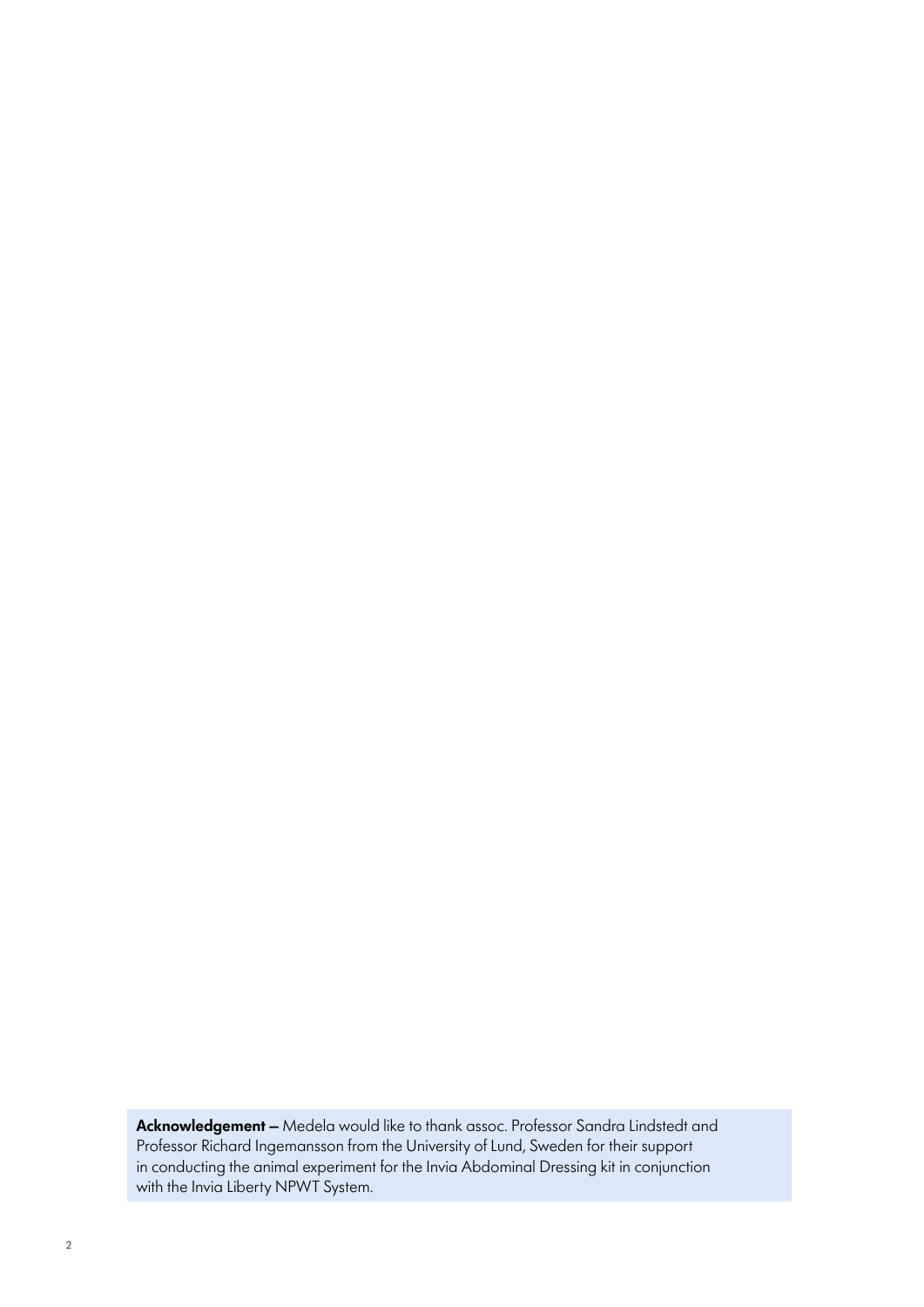## **Context**

**Medela's Invia Abdominal Dressing Kit provides an effective solution for the management of open abdomen (OA) with exposed viscera and organs.**

This document will:

- Provide a brief introduction to the use of NPWT in the management of open abdomen (OA)
- Describe the Invia Abdominal Dressing Kit
- Present pre-clinical evidence of the Invia Abdominal Dressing Kit in conjunction with the Invia Liberty NPWT System supporting its use as an effective solution for the management of OA.

## Introduction

## **Indications and Clinical Rationale of the Open Abdomen (OA) Management**

Open abdomen is an abdominal wall defect created by intentionally leaving an abdominal incision open at the completion of intra-abdominal surgery or by opening (or reopening) the abdomen because of concern for abdominal compartment syndrome. OA can also be the result of damage control laparotomy, or scenarios where closure of an abdominal defect is not possible or desired.<sup>1</sup> This approach has been adopted in many indications including trauma (e.g. intra-abdominal haemorrhage), <sup>2</sup> septic or contaminated abdomen (e.g. peritonitis) $\frac{1}{1}$  and some emergency vascular indications (e.g. ascending aortic aneurisms) <sup>3</sup> . Another important use of OA therapy is in the management or prevention of abdominal compartment syndrome (ACS).<sup>1</sup>

## **Historical Perspective**

OA therapy has long been recognised to reduce mortality in patients with abdominal sepsis.<sup>1</sup> For many decades, suboptimal techniques to manage the OA, led to a high incidence of

major complications and OA therapy was considered as a last resort. <sup>4</sup> Clinicians developed temporary abdominal closure (TAC) methods, focussing on "home-made" solutions, often with local variations. 4,5 Examples included the Bogota bag technique (in which a 3-litre sterile irrigation bag is sutured to the fascial edges to contain and protect the abdominal contents)<sup>4</sup> and the vac-pack technique (in which sterile surgical towels are placed within the abdominal wound, covered with an airtight drape and attached to wall suction via a drain). <sup>4</sup> These early TAC methods improved the complication rates to more acceptable levels. This permitted adoption of OA as a first line therapy for patients with abdominal trauma and eventually this expanded to include other indications such as damage control surgery (DCS) for non-trauma patients. 1,2,4 More recently, further progress has been made through the development of commercial NPWT-based Abdominal Dressings. This has allowed the application of a TAC method<sup>4</sup> that is more reliable and convenient, and the use of NPWT to manage the OA is becoming the method of choice.<sup>4,5</sup>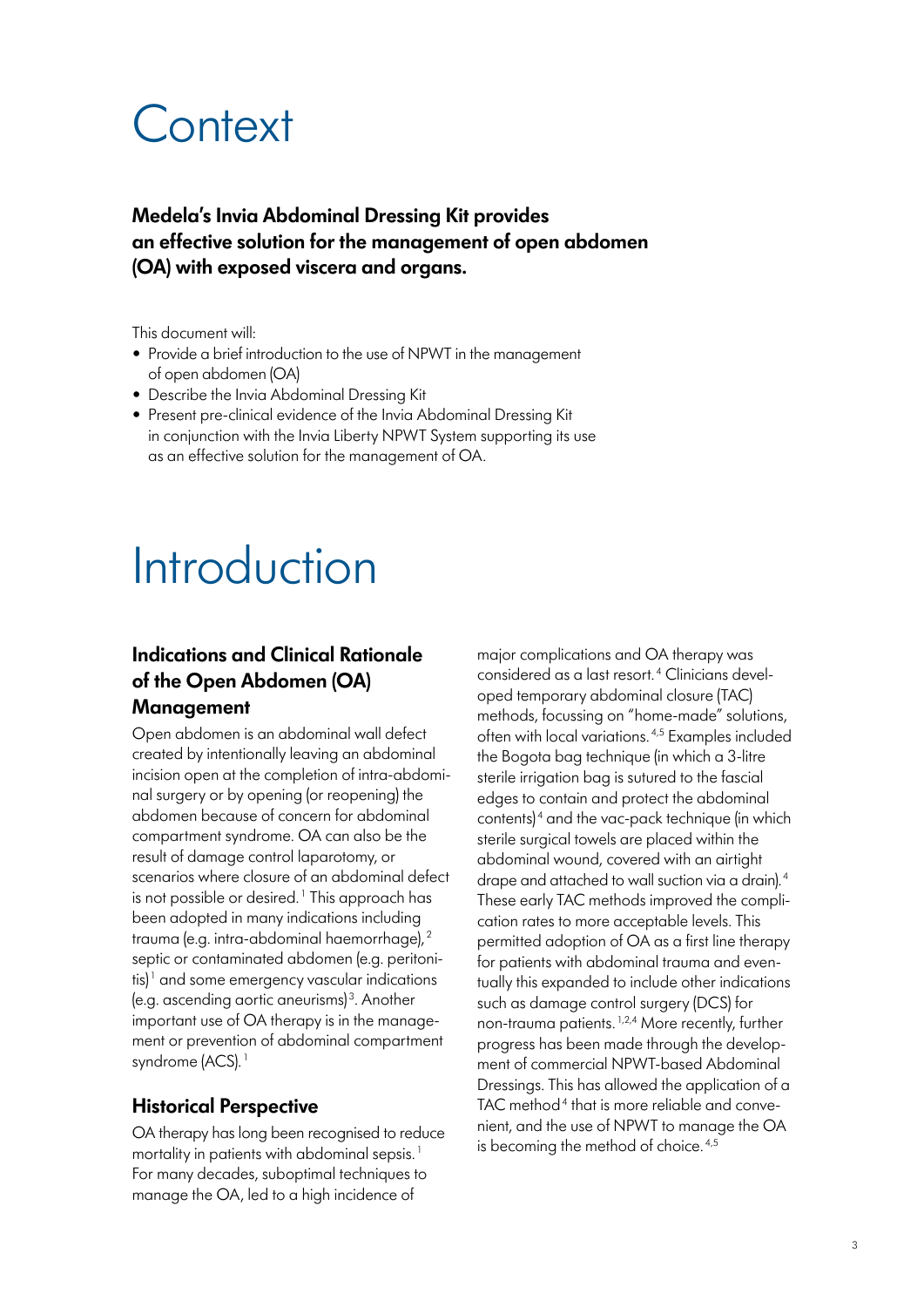## **Key Features of a good Temporary Abdominal Closure Device**

#### **Protects exposed organs**

Protecting the exposed organs and preventing visceral adherence to the abdominal wall is one of the most important requirements of a TAC technique. <sup>4</sup> Through the use of a visceral protective drape and constant negative wound pressure, the NPWT abdominal technique prevents visceral adherence to the anterolateral abdominal wall while maintaining medial fascial traction<sup>7</sup>

#### **Removes abdominal fluid**

Large quantities of fluid can be generated during the OA management, therefore any TAC method will need to have excellent fluid handling capabilities. <sup>4</sup> One major advantage of NPWT over the other TAC techniques is its ability to actively drain fluid as a result of the application of negative pressure reducing the pooling of sterile or contaminated fluid within the abdominal cavity.<sup>11</sup>

### **Safe and easy application and removal**

Patients with OA often require multiple re-operations. A desirable feature of a TAC method is ease of application and removal. Suture-less application techniques such as NPWT are easier to apply and remove than those which involve suturing.

#### **Minimises loss of abdominal domain**

It is advisable to close an OA as soon as considered safe to do so.<sup>6</sup> Without application of an active system, such as NPWT, the edges of the laparotomy incision might retract over time, leading to large ventral abdominal wall hernias. This causes major morbidity as well as requiring major reconstructive surgery to correct, many months later. TAC methods that can help to maintain abdominal domain, by stabilising the edges of the wound close to the midline, are therefore advantageous. The use of NPWT maintains a medial fascial traction which may enhance fascial closure rate. <sup>7</sup>

### **Facilitates primary fascial closure**

TAC methods which minimise fascial retraction, such as NPWT will facilitate primary fascial closure 8,9 and consequently, reduce complication rates.<sup>6</sup> Several systematic reviews have reported improved rates of primary fascial closure when NPWT is used, compared with alternative methods of TAC, such as Bogota Bag. 8,10 Addition of sequential dynamic closure techniques, such as dynamic retention sutures, to NPWT can further increase the rate of fascial closure. <sup>8</sup>

### **Minimises complications**

In patients with OA, their abdominal contents are exposed and need to be protected. Unprotected bowel is prone to desiccation, iatrogenic trauma, and fistula formation<sup>8</sup>. Maintaining the abdomen in a moist environment as a result of the NPWT top layer adhesive film also prevents uncontrolled evaporative fluid loss, secondary external bacterial contamination and reduces heat loss<sup>11</sup>. The use of the organ contact layer is essential to protect the abdominal contents from contact with the polyurethane foam and to reduce the risk of fistula formation.

#### **Facilitates nursing care and patient transport**

Efficient containment of large volumes of fluid is an advantage of NPWT systems and greatly facilitates the nursing care of patients undergoing OA therapy.<sup>8</sup> Commercial NPWT systems with portable pumps, allow patients to be transport with no interruption in therapy.

Commercial NPWT Abdominal Systems perform well against all required features of a good TAC device (Figure 1).  $45,11$ , and international consensus guidelines recommend that NPWT be used, rather than not used, to manage the OA.<sup>12,13</sup>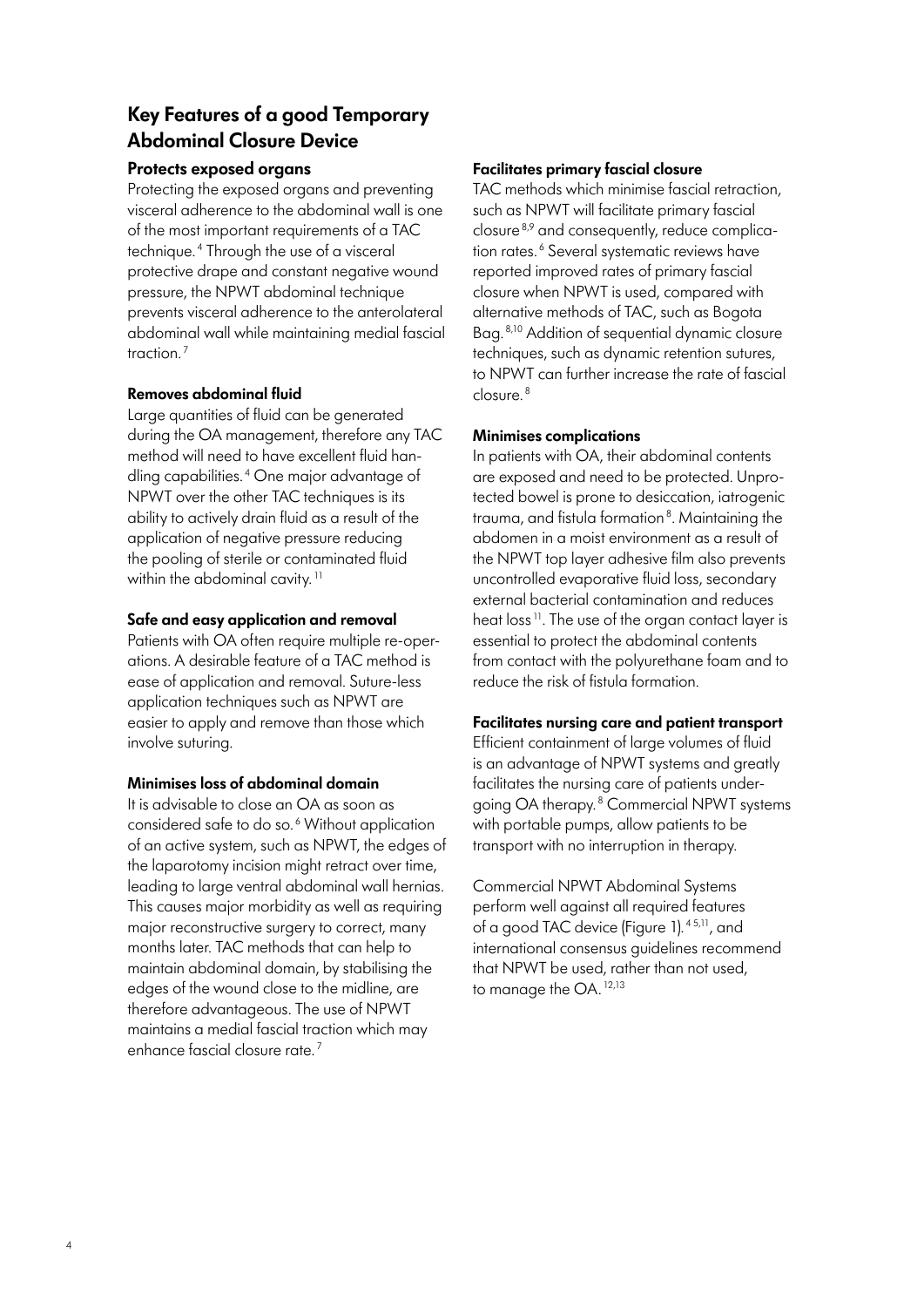



- International consensus guidelines agree and recommend NPWT to be used, rather than not used, among critically ill or injured patients with open abdominal wounds.<sup>12,13</sup>
- Commercial NPWT abdominal systems, are all composed of similar basic components a fenestrated sheet to protect the abdominal organs (organ contact layer), polyurethane foam, airtight drape and a NPWT pump for delivery of consistent and reliable negative pressure and efficient fluid removal. 11,13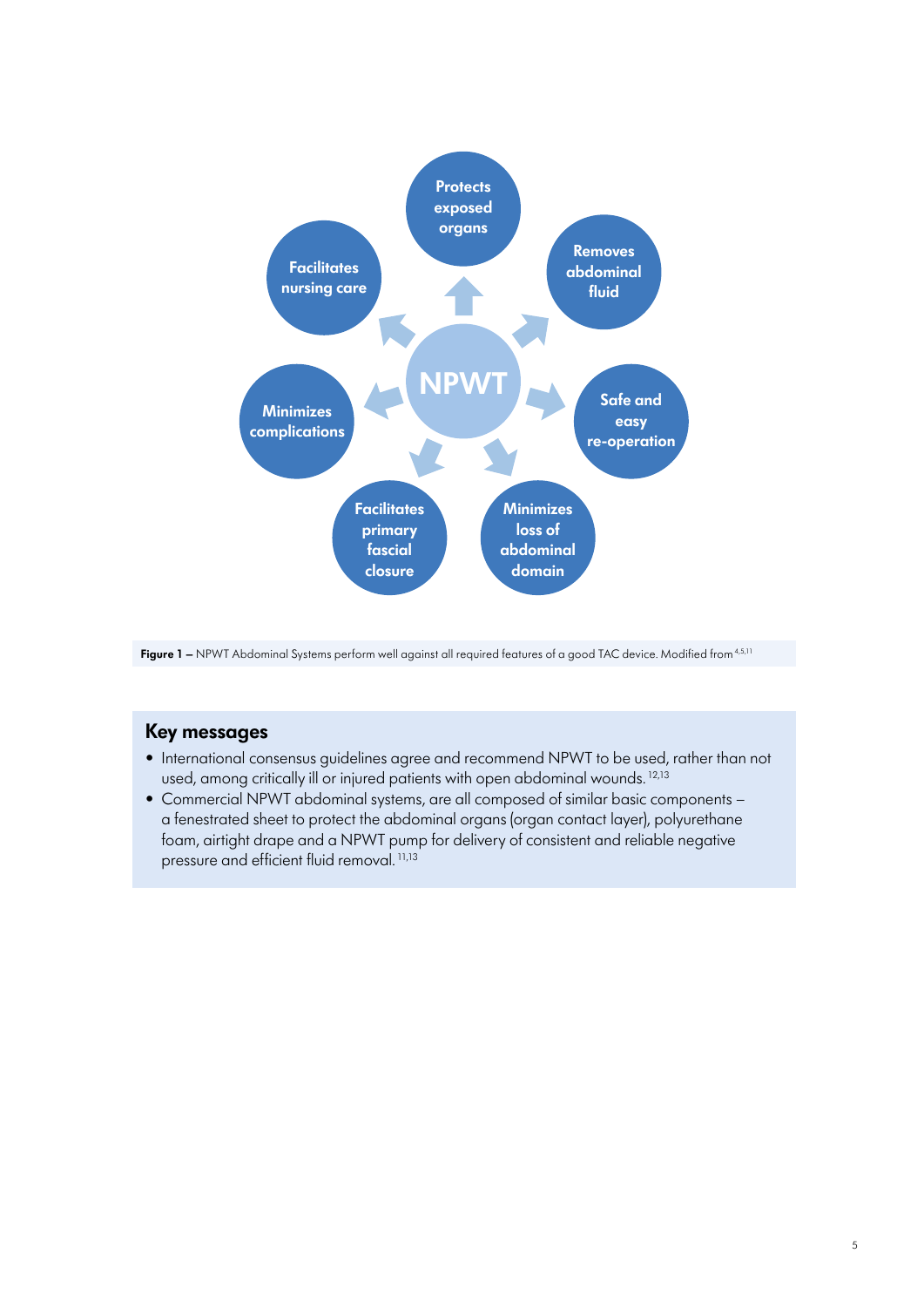# Invia Abdominal Dressing Kit

## **Description**

Medela's Invia Abdominal Dressing Kit in conjunction with the Invia Liberty NPWT system (Figure 2) is indicated for the management of open abdominal wounds with exposed viscera and organs, including abdominal compartment syndrome. It consists of an organ contact layer, two pre-cut foam pads, four transparent films and a suction interface (Invia FitPad). Features of the Invia Liberty system of particular benefit in the high fluid environment of the OA, are the 5l/min pump flow capacity, the 800ml canister

and the "high leakage" setting. This setting allows more time (5min) for "draw down" (removal of air from the system and abdomen and establishing the set pressure) thus reducing the chance of false leakage alarms occurring.

Moreover, the Invia NPWT System with FitPad features Intelligent Pressure Control with Dynamic Exudate Removal to help ensure NPWT is reliably delivered and controlled at the wound site.



**Figure 2 –** Components of the Invia Abdominal Dressing Kit to be used with the Invia Liberty NPWT pump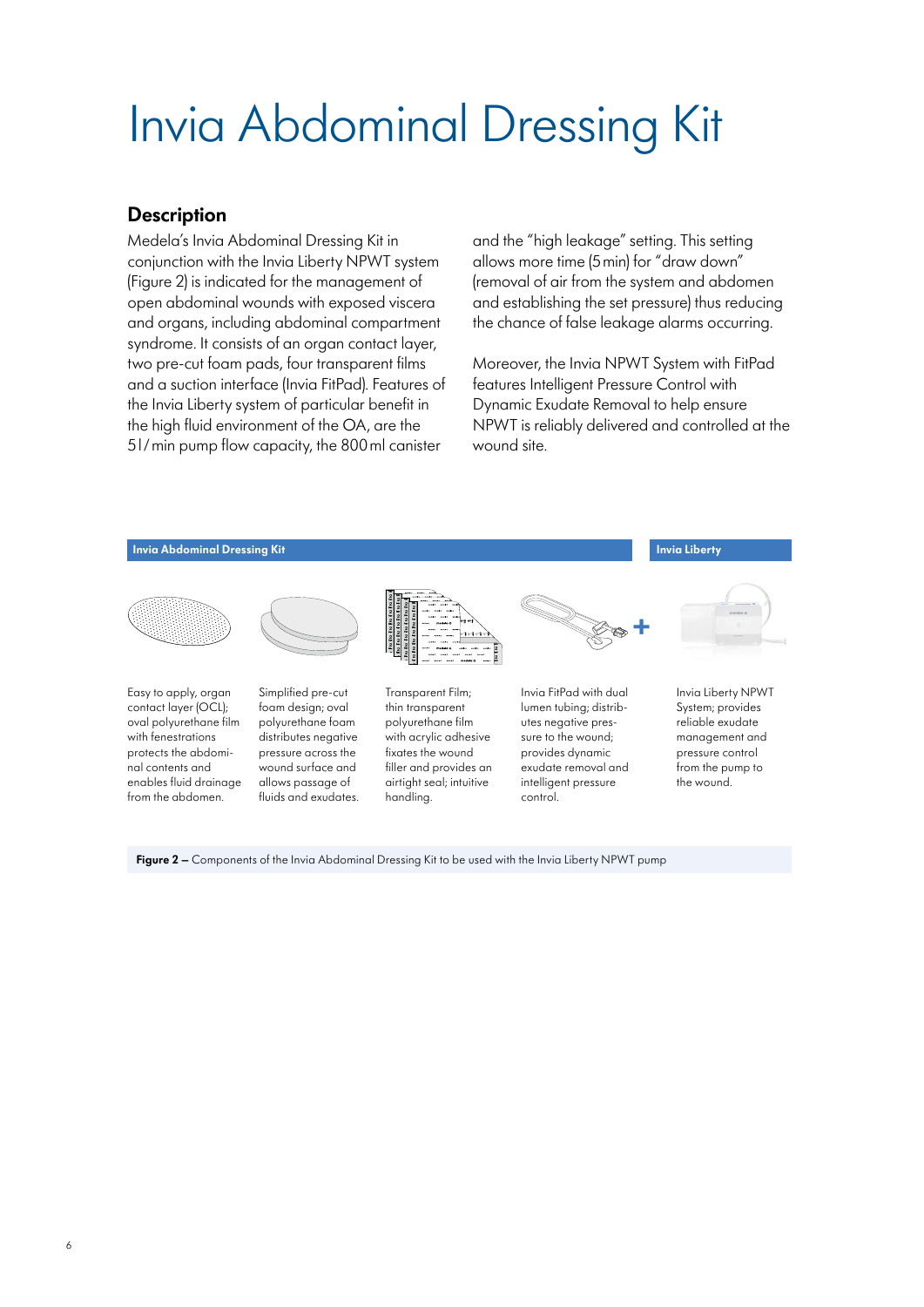## **Indications**

The Invia Abdominal Dressing Kit is indicated for temporary bridging of abdominal wall openings where primary closure is not possible and/ or repeat abdominal entries may be required. Its intended use is with patients who have open abdominal wounds with exposed viscera and organs, and including but not limited to patients with abdominal compartment syndrome. It is intended for use in acute hospital settings (trauma, general and plastic surgery wards) and should ideally be applied in the operating theatre. The Dressing Kit is intended to be used together with the Invia Liberty NPWT System.

## **Contraindications**

- Direct positioning of NPWT foam over exposed organs, large veins and arteries, anastomotic sites, tendons or nerves (unless suitably covered with the Organ Contact Layer)
- Necrotic tissue with eschar present
- Untreated osteomyelitis
- Non-enteric and unexplored fistulas
- Malignancy in wound

Note: Specific indications, contraindications, warnings, precautions, and safety information exist for the Invia Abdominal Dressing Kit and Invia Liberty NPWT System products. Please consult the respective Instructions for Use prior to application.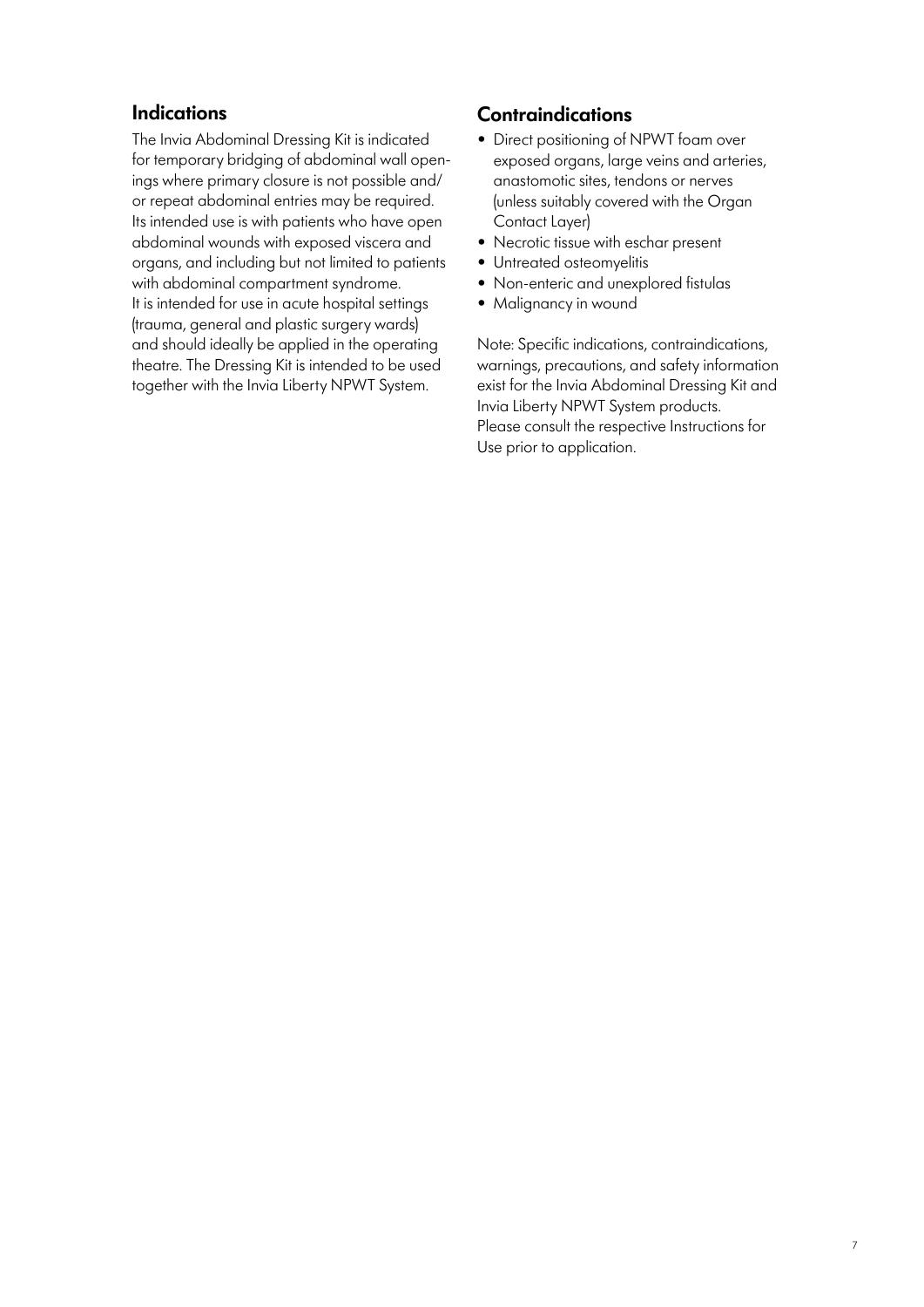## Pre-clinical evidence

**Pre-clinical tests were carried out to demonstrate the performance of the Invia Abdominal Dressing in conjunction with the Invia Liberty NPWT System with a particular focus on the efficient pressure distribution and fluid management as well as the safety and ease of application and removal. Results have yet to be verified in human trials.**

## **In vitro performance testing of the Invia Abdominal Dressing**

The key to intra-peritoneal fluid removal has been the application of negative pressure in order to vacuum out the fluid. The efficiency of negative pressure delivery is therefore paramount in the successful delivery of therapy when managing the OA.<sup>14</sup>

## **Methods**

An in vitro abdominal model (Figure 3), similar to a model previously described in the literature<sup>15</sup>, was used to investigate the pressure distribution and fluid handling capability of the Invia Abdominal Dressing in conjunction with Invia Liberty NPWT System.

- Pressure sensors were applied in 4 concentric zones, in order to measure the pressure distribution beneath the dressing (organ contact layer) from a central location (where the Invia FitPad was positioned) to the most lateral location (representing the paracolic gutters of the OA).
- To simulate the uneven bowel surface contours, silicone tubings were overlaid inside the wound model.
- The model was preloaded with 1000ml of an artificial wound fluid to simulate the fluid accumulated in the abdominal cavity prior to the application of the NPWT.
- Continuous negative pressure was applied using the Invia Liberty pump, set at –125mmHg.
- The ability of the Invia Abdominal Dressing in conjunction with the Invia Liberty NPWT System to manage the pre-loaded fluid was assessed in the first 30minutes of therapy.
- Over a subsequent 73-hour period, the fluid handling capability of the System was assessed by instilling 700ml/24h of artificial wound fluid into the model.



**Figure 3 –** Top view of the in vitro abdominal model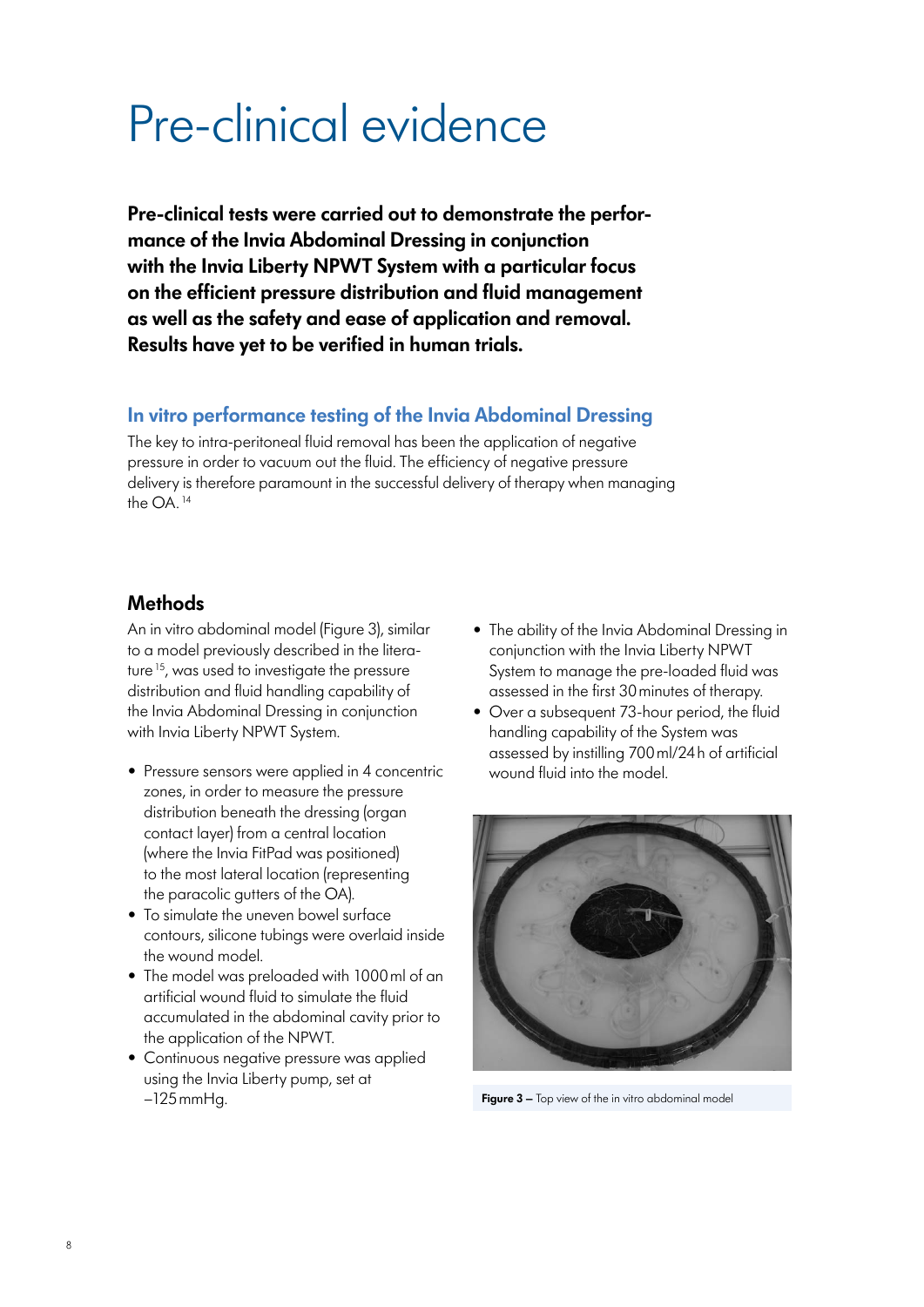## **Pressure Distribution Results**

Negative pressure was evenly distributed in zones A, B, C and D. Delivered pressure in the centre of the dressing (zone D; see figure 4), beneath the centrally applied foam and beneath the organ contact layer measured throughout the course of the study, was

–123mmHg. The most distally measured pressure, (zone A; see figure 4) was –119mmHg over 73 hours. These values showed a stable vacuum performance within 10% of the target pressure of –125mmHg, underneath the entire dressing.



**Figure 4** – Pressure distribution in an abdominal wound benchtop model with the Invia Abdominal Dressing Kit used in conjunction with the Invia Liberty NPWT System. Values shown are mean mmHg (SD). Pressure values were recorded along with mean values at initial onset of NPWT and throughout a 73 hour application time.  $N=3$ 

- Negative pressure was effectively delivered and was evenly distributed throughout the entire area of the Invia Abdominal Dressing.
- Slight reduction in negative pressure was observed in the periphery of the Invia Abdominal Dressing (Zone A) compared with the pressure transmitted immediately beneath the Invia FitPad (Zone D, values adjusted respecting hydrostatic force within the sensor pathway inside the model).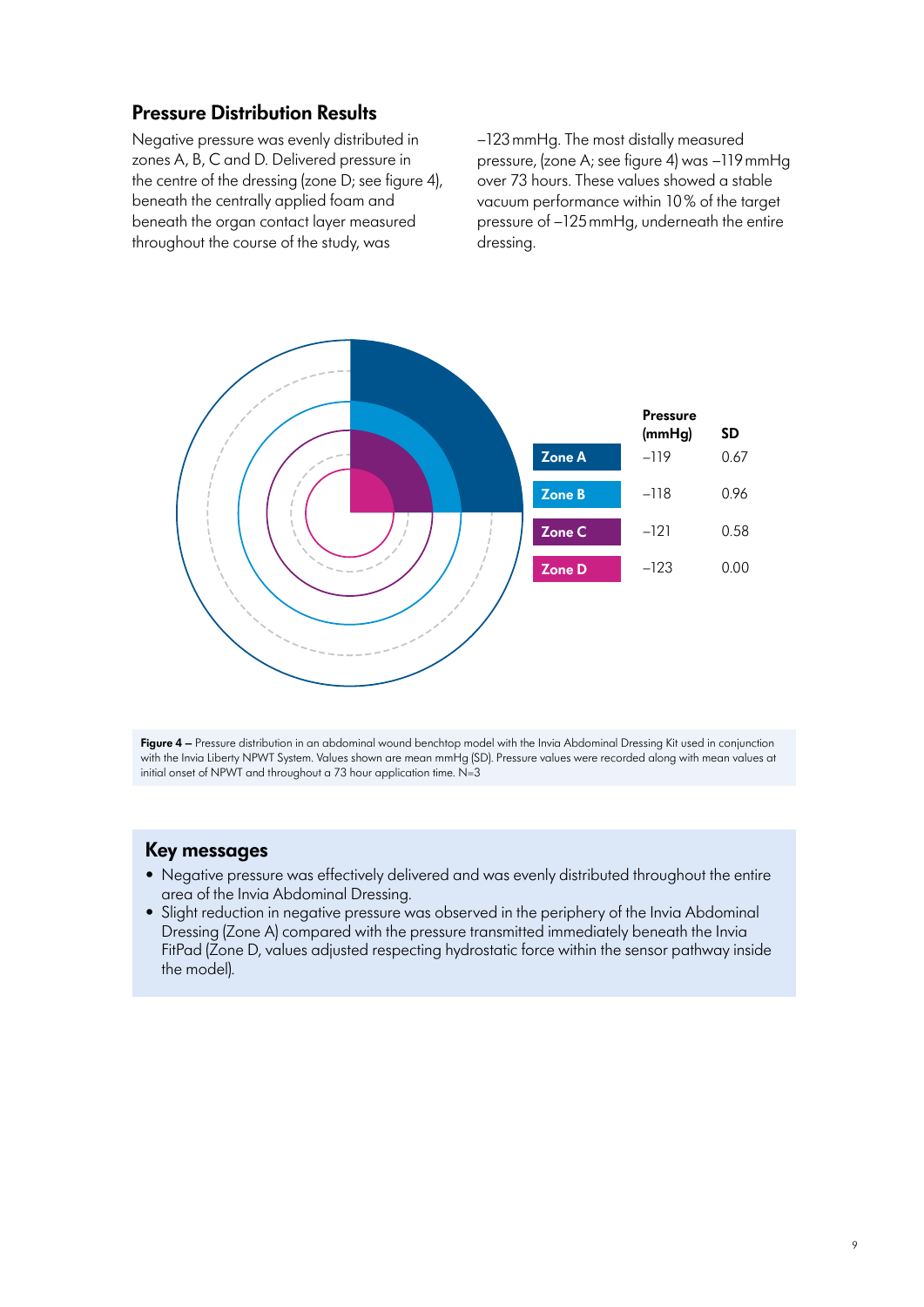### **Fluid Management Results**

Over the first 30-minute period, nearly 75% (746ml +/–22ml) of the initially applied fluid (1000ml) was removed into the canister. The test results confirm efficient fluid evacuation from the wound model correlating to the results published in the referenced data, where the value of the best performing abdominal kit was 802 ±20ml (during the 30 minutes test when 1000ml fluid was pre-filled into the wound model). <sup>15</sup>

The residual amount of fluid contained in the open space structure of the reticulated polyurethane foam was determined to be approximately 110ml. The remaining residual fluid was contained in the open space between the silicon tubings of the model. This also supports the measurements recorded over 73 hours.

Fluid removal was measured over the subsequent 73 hours using a simulated exudate fluid rate of 700ml/24hr. Fluid removal was observed to progress steadily and the rate of fluid removal into the canister reflected the rate of fluid instilled into the model. In total, 93% (2712/2902ml) of all the instilled fluid was removed into the canisters (Figure 5) indicating effective fluid management.



**Figure 5** – Total fluid handling over 73 hours in vitro. Mean (SD), n=3

- Invia Abdominal Dressing in conjunction with Invia Liberty NPWT System effectively managed the instilled fluid by removing 93% into the canisters.
- This is comparable with other commercial negative pressure abdominal dressing systems assessed using a similar benchtop model.<sup>15</sup>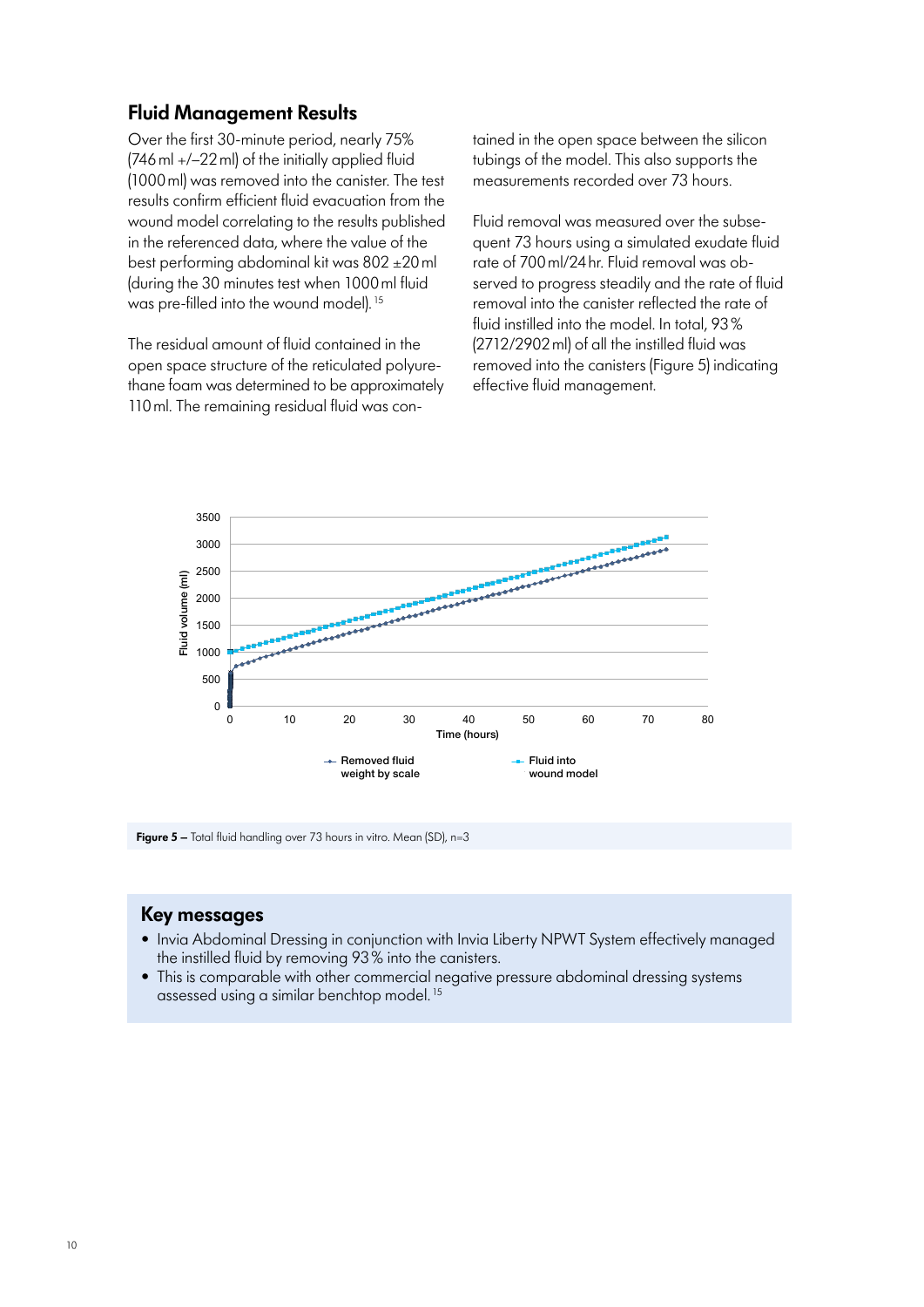### **In vivo analysis of the Invia Abdominal Dressing System**

Although patients treated with abdominal NPWT typically receive negative pressures of –125mmHg, for some patients a lower negative pressure setting may be more appropriate (for example where ischaemic bowel is present or suspected). The impact of lower negative pressure settings on clinical and functional outcomes in managing the OA, is currently poorly understood. A porcine model of the OA was used to investigate **fluid handling profile and wound contraction** by using the Invia Abdominal Dressing in conjunction with Invia Liberty NPWT system at two set negative pressures (–125 and –75mmHg).

### **Methods**

- A 30cm laparotomy incision created an open abdomen in a pig model (n=6). A tube was inserted into the pouch of Douglas to pre-fill the abdominal cavity with 500ml of fluid.
- Invia Abdominal Dressing was applied and NPWT initiated at either –125mmHg (n=3) or –75mmHg (n=3).
- After 30 minutes, additional fluid was instilled at a rate of 6 litres/24 hours. Fluid handling was monitored for 48 hours in total.
- The dimensions of the laparotomy incision were recorded before application of the NPWT, as well as during and after 48 hours of treatment with Invia Abdominal Dressing Kit and Invia Liberty NPWT system, at both –125mmHg and –75mmHg pressure settings.

## **Fluid Handling Results**

While benchtop studies demonstrated excellent fluid handling capability of the Invia Abdominal Dressing in conjunction with the Invia Liberty NPWT system, the ability to manage large volumes of fluid was evaluated further in an animal model of the OA, using fluid volumes designed to challenge the system and represent a "worst-case" clinical scenario.

Over the first 30 minutes of fluid removal, a fast, initial removal of the pre-filled fluid was observed with the majority of the fluid being removed in the first 10 minutes of therapy. This initial rapid evacuation of fluid was followed by a plateau phase (Figure 6). This initial fluid handling profile of the Invia Abdominal Dressing is consistent with studies investigating other commercial NPWT devices designed for use in the OA. 14–16 The removal of fluid into the canister in the first 10 minutes of therapy was marginally faster when NPWT was set at –125mmHg, compared with –75mmHg, although no difference between the two pressure settings was apparent by 30 minutes (Figure 6). After 30 minutes of NPWT, a mean volume of 376 (75%) and 386ml (77%) of the initial 500ml volume, respectively, was removed into the canister. The proportion of fluid removed during the initial 10 minute  $7,14$  period was similar to other studies investigating other NPWT systems.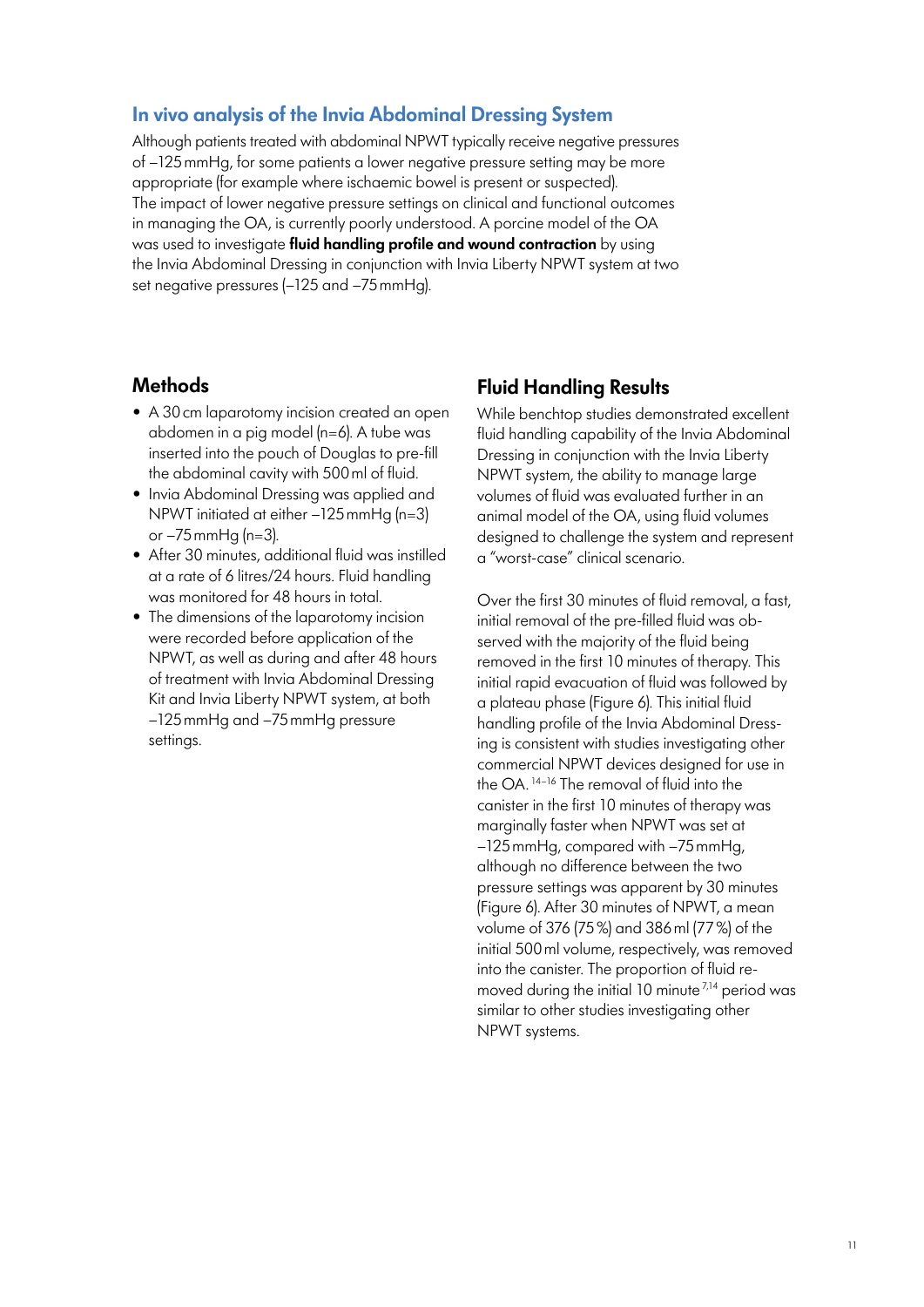

Figure 6 – Fluid handling over 30 minutes at two different NPWT pressure settings. Mean (SD), n=3.

Over a period of 48 hours, a total of 11.5 litres of fluid was instilled into the model. In the open abdomen managed with –125mmHg, 86% of the instilled fluid was removed over this period. When the open abdomen was managed with –75mmHg, 81% of the fluid was removed (Figure 7).

Similar to the in vitro model, approximately 110ml of fluid was retained into the open structure of the reticulate foam.



**Figure 7** – Fluid handling following infusion of fluid over 48 hours. Mean (SD), n=3.

- The Invia Abdominal Dressing demonstrated efficient fluid handling capability in vivo under conditions of high fluid volume (approx. 6l/day).
- Fluid handling was comparable between two different and clinically appropriate negative pressure settings, –75mmHg and –125mmHg.
- NPWT efficiently removed fluid in OA models even at the lower pressure setting of –75mmHg.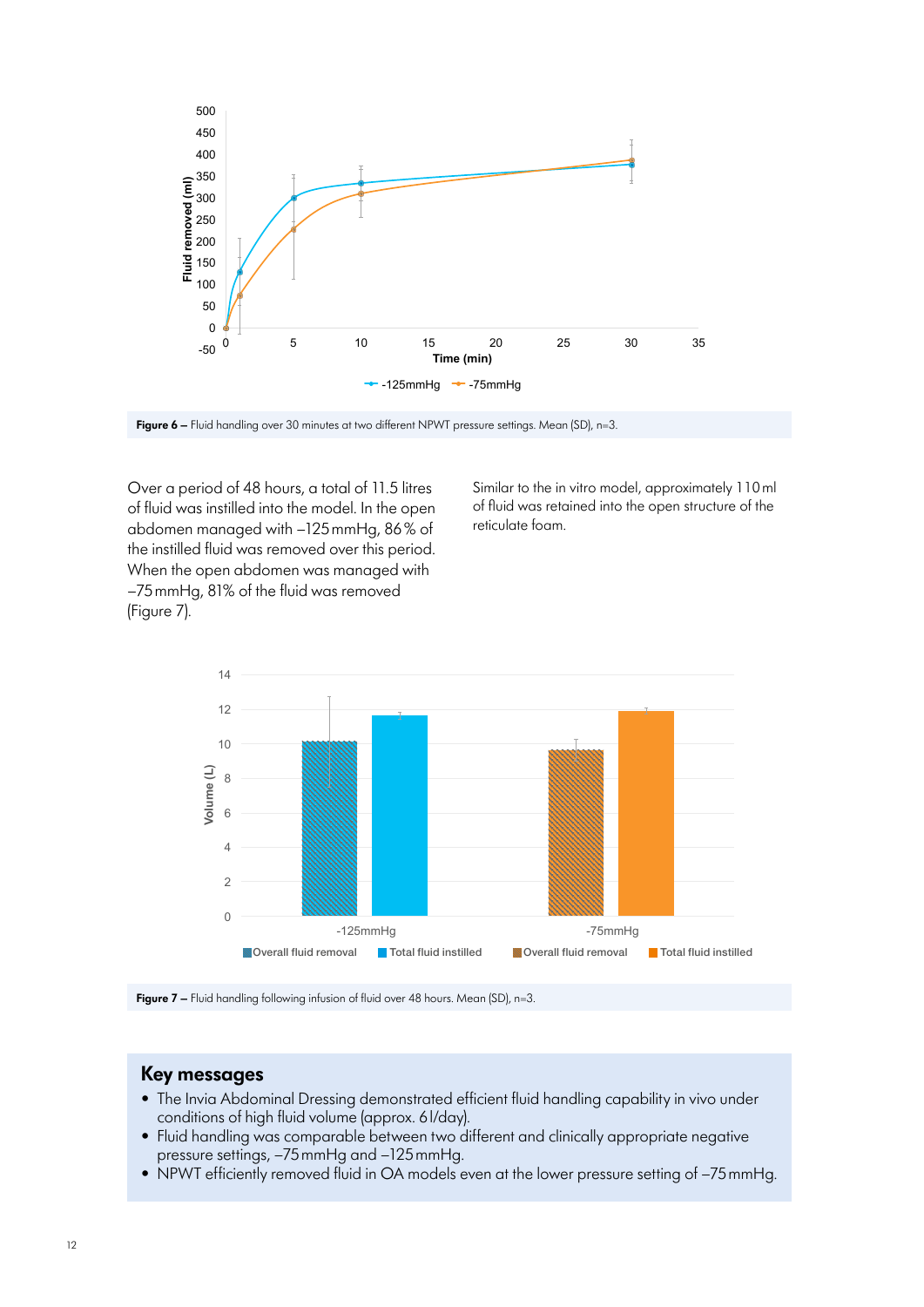## **Wound Contraction Results**

A key requirement of a good TAC method is to facilitate eventual fascial closure. To achieve this aim, it is important to minimise the loss of abdominal domain by maintaining the incisional edge as close as possible to the mid-line, preventing the lateral retraction of the fascia and the abdominal wall. The porcine OA model was used to investigate the effect of NPWT on the dimensions of OA incisions and whether any retraction of the wound edges was observed over 48 hours of treatment with the Invia Abdominal Dressing.

Uniform laparotomy incisions 30cm in length were created along the midline. Before the Invia Abdominal Dressing was applied, natural "gap" of the abdominal wall resulted in an incisional width ranging from 13.1 to 14.2cm at the widest point. Ideal TAC methods should minimise the width of the wound and maintain the wound edges as close to the midline throughout the

duration of therapy and should minimise retraction of the abdominal wall. Following the application of the Invia Abdominal Dressing and initiation of therapy at –125mmHg, the width of abdominal incision had reduced to 8.1cm, a mean reduction in width of 40.3%. Application of the Invia Abdominal Dressing at –75mmHg had a similar effect with the mean width of the incision reducing to 8.7cm, a reduction of 35.9% (Figure 8). Similar reductions in width, (to approximately 8cm) have been reported with other commercial abdominal dressings used in a similar experimental model $^7$ 

Continuous negative pressure was applied throughout the subsequent 48 hours. Wound contraction was maintained for 48 hours; the incisional wound edges were stable, with no signs of lateralization in any group during the experimental period.





- The Invia Abdominal Dressing can reduce the width of the abdominal incision.
- It is important to maintain abdominal domain to facilitate eventual fascial closure.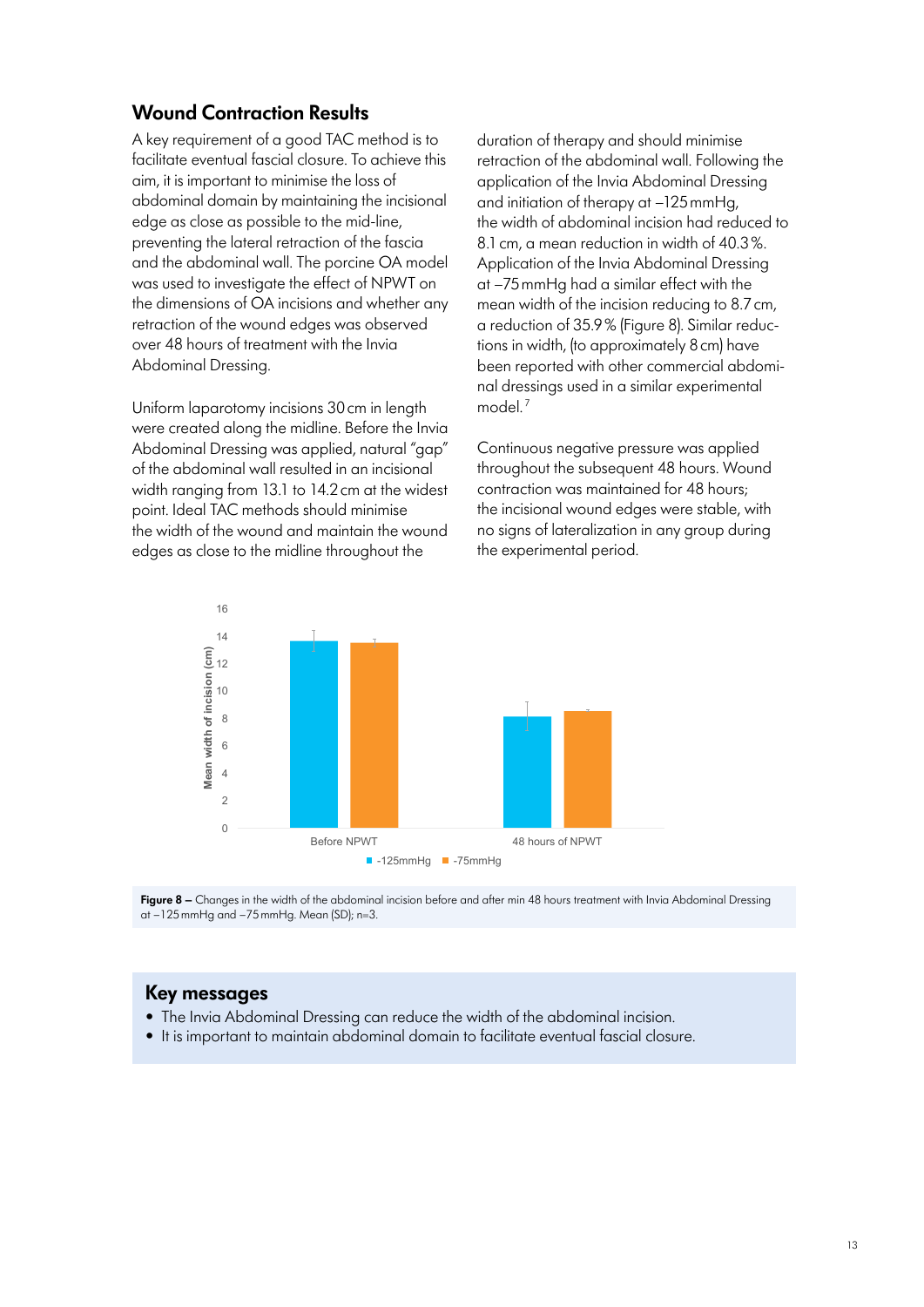# **Conclusions**

In a series of pre-clinical analyses, the Invia Abdominal Dressing performed well against several key features needed to provide effective TAC:

- In an in vitro test, negative pressure was distributed equally underneath the entire surface of the organ contact layer
- High levels of fluid were consistently well managed by the Invia Abdominal Dressing both in vitro and in vivo
- Application of NPWT was observed to stabilise the laparotomy incisions in vivo. No abdominal wall retraction was observed over 48 hours of application

The Invia Abdominal Dressing is an appropriate TAC method for the management of the OA.

"We performed an animal study on 6 pigs to evaluate the Medela Abdominal Dressing performance in conjunction with the Liberty NPWT system set at different pressure levels. Based on our previous research studies and experience, I must say that **we were impressed about the ease of dressing application and excellent system performance**", stated assoc. Professor Sandra Lindstedt and Professor Richard Ingemansson from the University of Lund, Sweden.

## **Abbreviations**

- ACS, abdominal compartment syndrome
- NPWT, negative pressure wound therapy
- OA, open abdomen
- SD, standard deviation
- TAC, temporary abdominal closure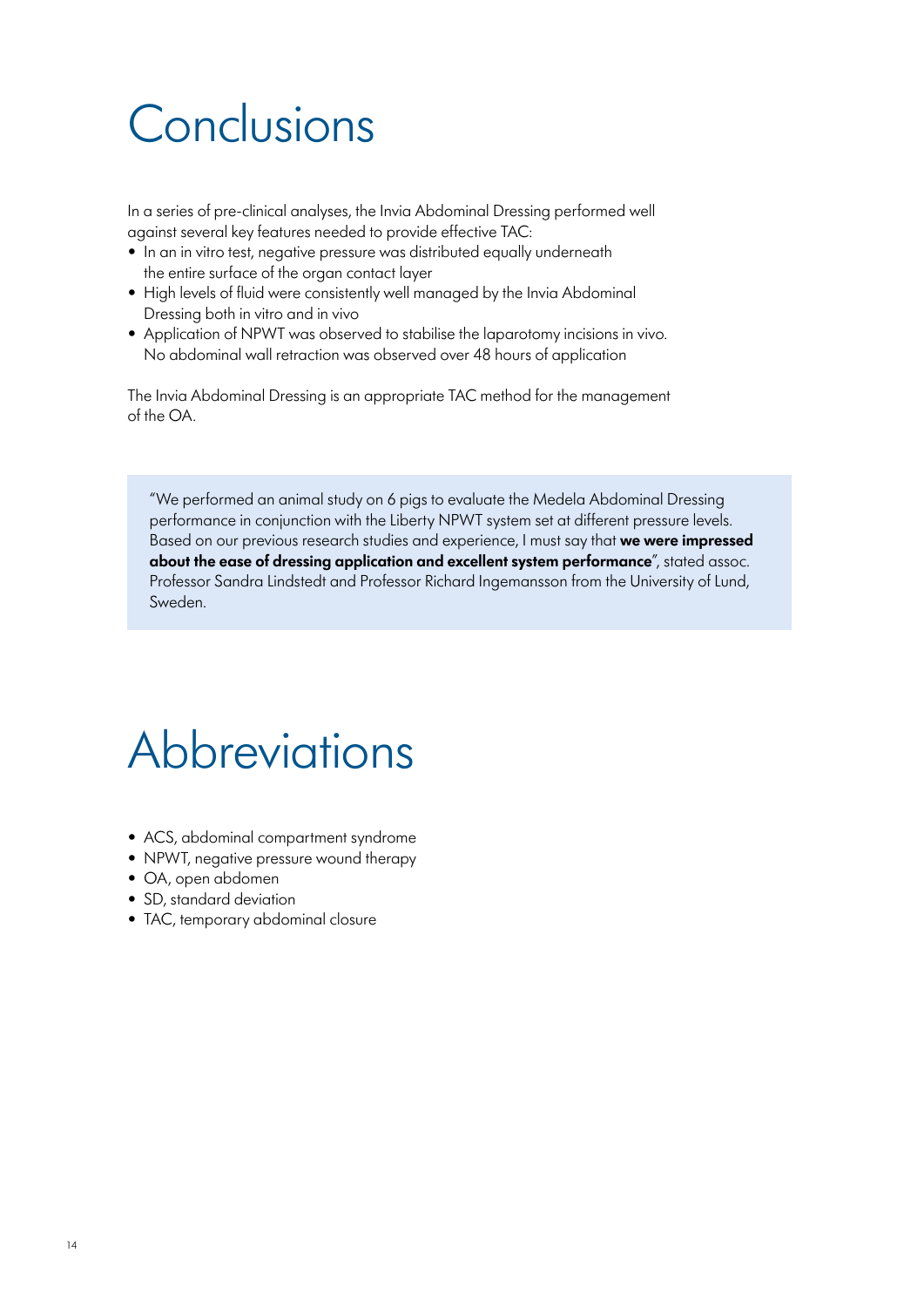# References

- 1 Leppaniemi, A. et al. Management of abdominal sepsis--a paradigm shift? Anaesthesiology intensive therapy 47, 400-408, doi:10.5603/AIT.a2015.0026 (2015).
- 2 Germanos, S. et al. Damage control surgery in the abdomen: an approach for the management of severe injured patients. Int J Surg 6, 246-252, doi:10.1016/ j.ijsu.2007.05.003 (2008).
- 3 Sorelius, K. et al. Open abdomen treatment after aortic aneurysm repair with vacuum-assisted wound closure and mesh-mediated fascial traction. Eur J Vasc Endovasc Surg 45, 588-594, doi:10.1016/ j.ejvs.2013.01.041 (2013).
- 4 Kreis, B. E., de Mol van Otterloo, A. J. & Kreis, R. W. Open abdomen management: a review of its history and a proposed management algorithm. Med Sci Monit 19, 524-533, doi:10.12659/MSM.883966 (2013).
- 5 Cristaudo A, J. S., Gunnarsson R, Decosta A,. Complications and Mortality Associated with Temporary Abdominal Closure Techniques: A Systematic Review and Meta-Analysis. American Surgeon 83, 191-216 (2017).
- 6 Sartelli, M. et al. The role of the open abdomen procedure in managing severe abdominal sepsis: WSES position paper. World J Emerg Surg 10, 35, doi:10.1186/ s13017-015-0032-7 (2015).
- 7 Kirkpatrick A, R. D., De Walel J, et al Intraabdominal hypertension and the abdominal compartment syndrome: updated consensus definitions and clinical practice guidelines from the World Society of the Abdominal Compartment Syndrome. (2015).
- 8 Chiara, O. et al. International consensus conference on open abdomen in trauma. J Trauma Acute Care Surg 80, 173-183, doi:10.1097/TA.0000000000000882 (2016).
- 9 Chen, Y. et al. Comparison of Outcomes between Early Fascial Closure and Delayed Abdominal Closure in Patients with Open Abdomen: A Systematic Review and Meta-Analysis. Gastroenterol Res Pract 2014, 784056, doi:10.1155/2014/784056 (2014).
- 10 Lindstedt, S., Malmsjo, M., Hlebowicz, J. & Ingemansson, R. Comparative study of the microvascular blood flow in the intestinal wall, wound contraction and fluid evacuation during negative pressure wound therapy in laparostomy using the V.A.C. abdominal dressing and the ABThera open abdomen negative pressure therapy system. Int Wound J 12, 83-88, doi:10.1111/iwj.12056 (2013).
- 11 Bruhin, A., Ferreira, F., Chariker, M., Smith, J. & Runkel, N. Systematic review and evidence based recommendations for the use of negative pressure wound therapy in the open abdomen. Int J Surg 12, 1105-1114, doi:10.1016/j.ijsu.2014.08.396 (2014).
- 12 Hatch, Q. M. et al. Current use of damagecontrol laparotomy, closure rates, and predictors of early fascial closure at the first take-back. The Journal of trauma 70, 1429-1436, doi:10.1097/TA.0b013e-31821b245a (2011).
- 13 Quyn, A. J. et al. The open abdomen and temporary abdominal closure systemshistorical evolution and systematic review. Colorectal Dis 14, e429-438, doi:10.1111/j.1463-1318.2012.03045.x (2012).
- 14 Lindstedt, S., Malmsjo, M., Hansson, J., Hlebowicz, J. & Ingemansson, R. Pressure transduction and fluid evacuation during conventional negative pressure wound therapy of the open abdomen and NPWT using a protective disc over the intestines. BMC Surg 12, 4, doi:10.1186/1471-2482-12- 4 (2012).
- 15 Delgado, A. & Sammons, A. In vitro pressure manifolding distribution evaluation of ABThera() Active Abdominal Therapy System, V.A.C.((R)) Abdominal Dressing System, and Barker's vacuum packing technique conducted under dynamic conditions.

SAGE Open Med 4, 2050312115624988, doi:10.1177/2050312115624988 (2016).

16 Dunn R, T. H., Hammond V, Webster I,. Ability of Commercial NPWT Systems to Manage Fluid in an Experimental Open Abdomen Study. Presented at WSACS, Banff, Canada, June 2017, (2017).